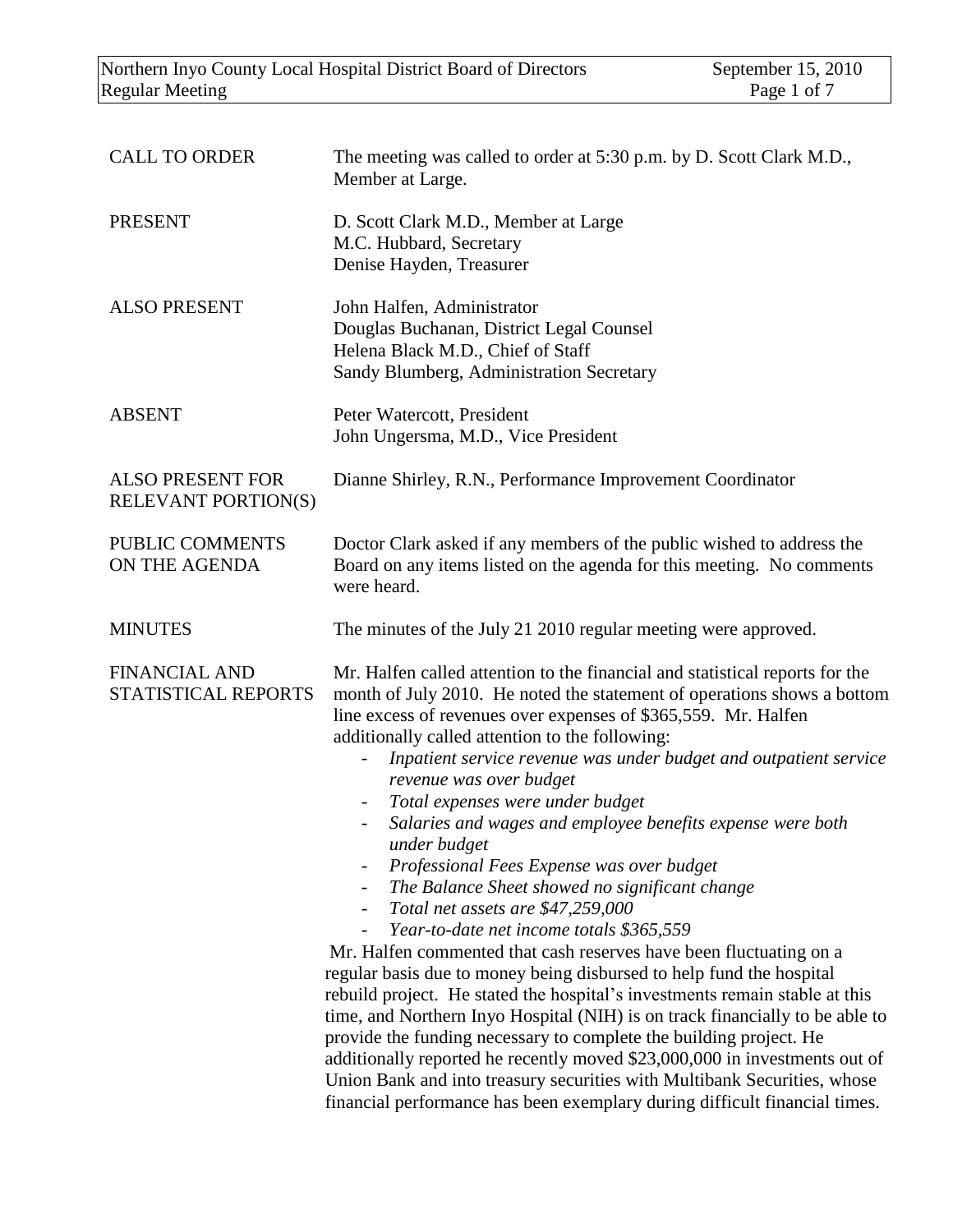| <b>ADMINISTRATOR'S</b><br><b>REPORT</b>                        | Mr. Halfen also noted that bad debt expense continues to be a concern<br>however it is manageable at this time. Following review of the statements<br>provided it was moved by M.C. Hubbard, seconded by Denise Hayden, and<br>passed to approve the financial and statistical reports for the month of July<br>2010 as presented.                                                                                                                                                                                                                                                                                                                                |
|----------------------------------------------------------------|-------------------------------------------------------------------------------------------------------------------------------------------------------------------------------------------------------------------------------------------------------------------------------------------------------------------------------------------------------------------------------------------------------------------------------------------------------------------------------------------------------------------------------------------------------------------------------------------------------------------------------------------------------------------|
| <b>BUILDING UPDATE</b>                                         | John Hawes with Turner Construction Company reported the concrete for<br>all levels of the new hospital building has been poured and fireproofing of<br>the steel structure is currently under way. Within the next month<br>scaffolding will go up and the exterior of the building will be framed.<br>Kathy Sherry, also with Turner Construction provided a chart of<br>remaining project expenditures along with the expected dates that funds<br>will be needed for each portion of the project. Mr. Halfen provided a<br>chart which illustrated the sources of funding for the project as well as the<br>estimated dates for major monetary disbursements. |
| <b>SECURITY REPORT</b>                                         | Mr. Halfen referred to the monthly Security reports for the months of June<br>and July 2010, which revealed no significant security issues.                                                                                                                                                                                                                                                                                                                                                                                                                                                                                                                       |
| <b>ANNUAL AUDIT</b><br><b>RESULTS</b>                          | Mr. Halfen reported the hospital's annual audit has been completed, and<br>as a result of the diligent efforts of NIH Controller Carrier Petersen, no<br>audit adjustments were needed this year. The Board congratulated Ms.<br>Petersen on a job well done and it was moved by Ms. Hayden, seconded<br>by Ms. Hubbard, and passed to approve the annual audit of K.C. Miller<br>and Associates as reported.                                                                                                                                                                                                                                                     |
| <b>INYO COUNTY</b><br><b>TREASURY POOL</b><br><b>STATEMENT</b> | Mr. Halfen referred to a correspondence received from Inyo County<br>reporting the market valuation of the County Treasury Pool as of June 30,<br>2010. This item was provided for informational purposes only.                                                                                                                                                                                                                                                                                                                                                                                                                                                   |
| <b>KITCHEN INSPECTION</b>                                      | Mr. Halfen informed the Board the Dietary Department recently<br>underwent another unannounced inspection, and once again the kitchen<br>passed the inspection with flying colors.                                                                                                                                                                                                                                                                                                                                                                                                                                                                                |
| <b>NOVEMBER ELECTION</b>                                       | Mr. Halfen informed the Board that Board members Hayden, Watercott,<br>and Hubbard had no opponents file to run against them to represent their<br>Hospital District Zones, so the terms of those three Board members will<br>automatically renew as of the November 2 2010 election.                                                                                                                                                                                                                                                                                                                                                                             |
| <b>CALIFORNIA</b><br>PHYSICIAN FACTS<br><b>AND FIGURES</b>     | Mr. Halfen called attention to a publication titled California Physician<br>Facts and Figures which provides current statistics on California<br>physician numbers, education, practices, and compensation rates. The<br>publication was provided as an item of interest only.                                                                                                                                                                                                                                                                                                                                                                                    |
| <b>HOSPITAL LICENSE</b><br><b>RENEWAL</b>                      | Mr. Halfen informed the Board that the State of California will not be<br>issuing license renewal paperwork for California hospitals until the annual                                                                                                                                                                                                                                                                                                                                                                                                                                                                                                             |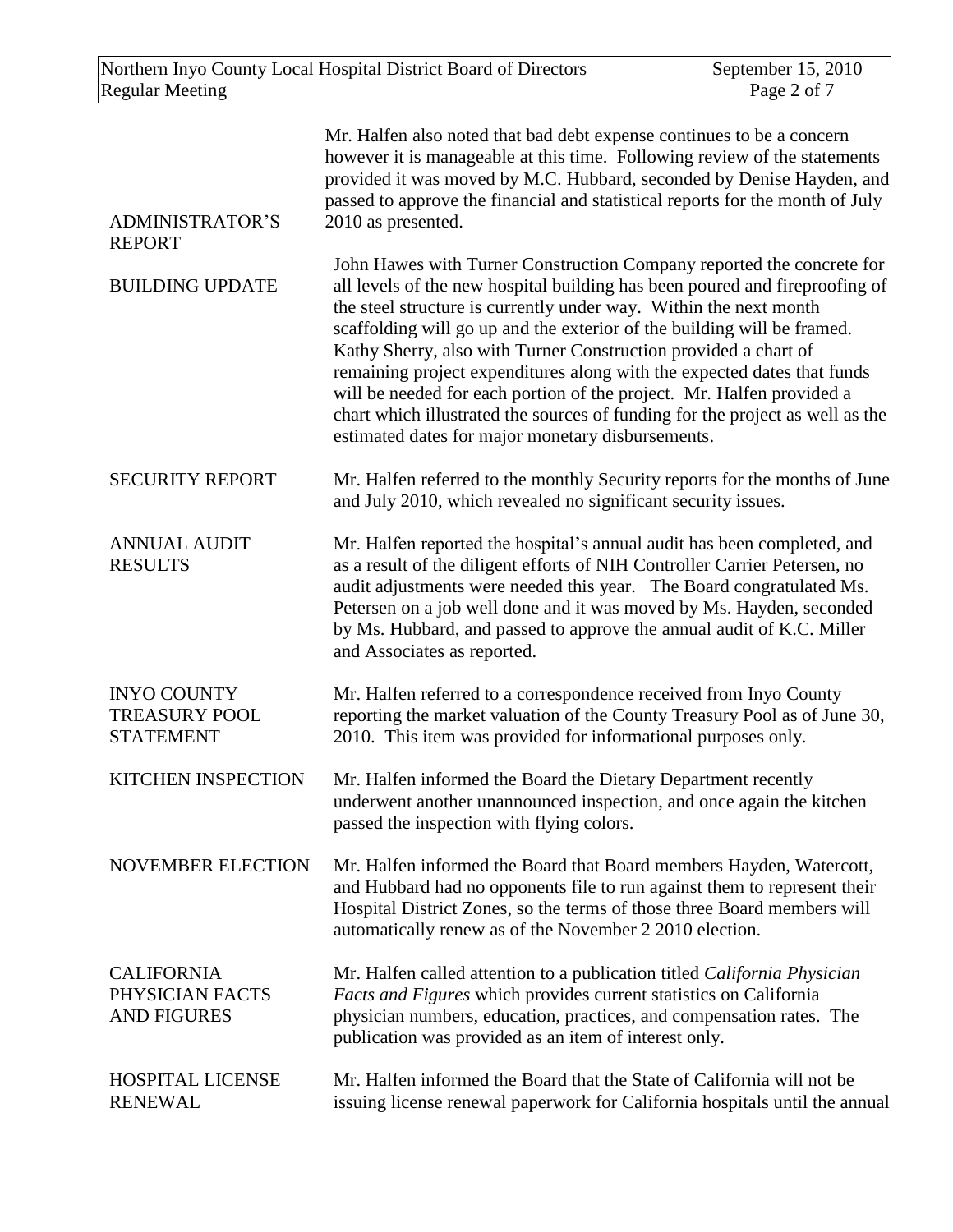|                                          | budget has been signed. Northern Inyo Hospital's license is scheduled to<br>expire on October 31 2010, and the Department of Licensing and                                                                                                                                                                                                                                                                                                                                                                                                                                                                                |
|------------------------------------------|---------------------------------------------------------------------------------------------------------------------------------------------------------------------------------------------------------------------------------------------------------------------------------------------------------------------------------------------------------------------------------------------------------------------------------------------------------------------------------------------------------------------------------------------------------------------------------------------------------------------------|
|                                          | Certification assures hospital administration that if the budget is not<br>signed by that time NIH will not be penalized for late renewal.                                                                                                                                                                                                                                                                                                                                                                                                                                                                                |
| <b>HIS SYSTEM</b><br><b>SELECTION</b>    | Mr. Halfen also reported management is in the final stages of chosing a<br>new Hospital Information System (HIS) and the final selection will be<br>presented for Board approval at the regular October meeting. The two<br>vendors still in the running for consideration are MediTech and<br>McKesson. NIH is discontinuing use of the Quadramed system due to<br>concerns about the company's future and their ability to continue to<br>support their products. Members of the Board commented that they<br>would like to hear from HIS users at the October meeting, in order to help<br>make their decision easier. |
| <b>CHIEF OF STAFF</b><br><b>REPORT</b>   | Chief of Staff Helena Black, M.D. reported the Medical Executive<br>Committee recommends the granting of cancer chemotherapy privileges<br>to Thomas Boo, M.D., to manage chemotherapy patients in consultation                                                                                                                                                                                                                                                                                                                                                                                                           |
| <b>ADDITIONAL</b><br>PRIVILEGES, DR. BOO | with an oncologist per protocol. It was moved by Ms. Hayden, seconded<br>by Ms. Hubbard and passed to approve the granting of additional<br>privileges for Dr. Boo as requested.                                                                                                                                                                                                                                                                                                                                                                                                                                          |
| <b>POLICIES AND</b><br><b>PROCEDURES</b> | Doctor Black also reported the Medical Staff and appropriate committees<br>recommend approval of the following two OB/Gyn policies and<br>procedures:<br>1. Prostaglandin or Cervidil Vaginal Insert for Cervical Ripening<br>2. Pitocin Induction or Augmentation of Labor<br>Following brief review of the policies it was moved by Ms. Hubbard,<br>seconded by Ms. Hayden, and passed to approve both policies and<br>procedures as recommended.                                                                                                                                                                       |
| PHYSICIAN ASSISTANT<br><b>PROTOCOLS</b>  | Doctor Black called attention to the following Rural Health Clinic<br>Physician Assistant Protocols also recommended for approval by the<br>Medical Staff and appropriate Medical Staff Committees:<br>1. General Policy for RHC Physician Assistants<br>2. Adult Health Maintenance for Rural Health Clinic Physician<br><i>Assistants</i><br>3. Adult Health Maintenance for Rural Health Clinic Physician<br><b>Assistants</b><br>4. Management of Chronic Illness for Rural Health Clinic Physician<br><b>Assistants</b><br>5. Emergency Care Policy for Rural Health Clinic Physician<br><b>Assistants</b>           |
|                                          | Laboratory & Diagnostic Testing for RHC Physician Assistants<br>6.                                                                                                                                                                                                                                                                                                                                                                                                                                                                                                                                                        |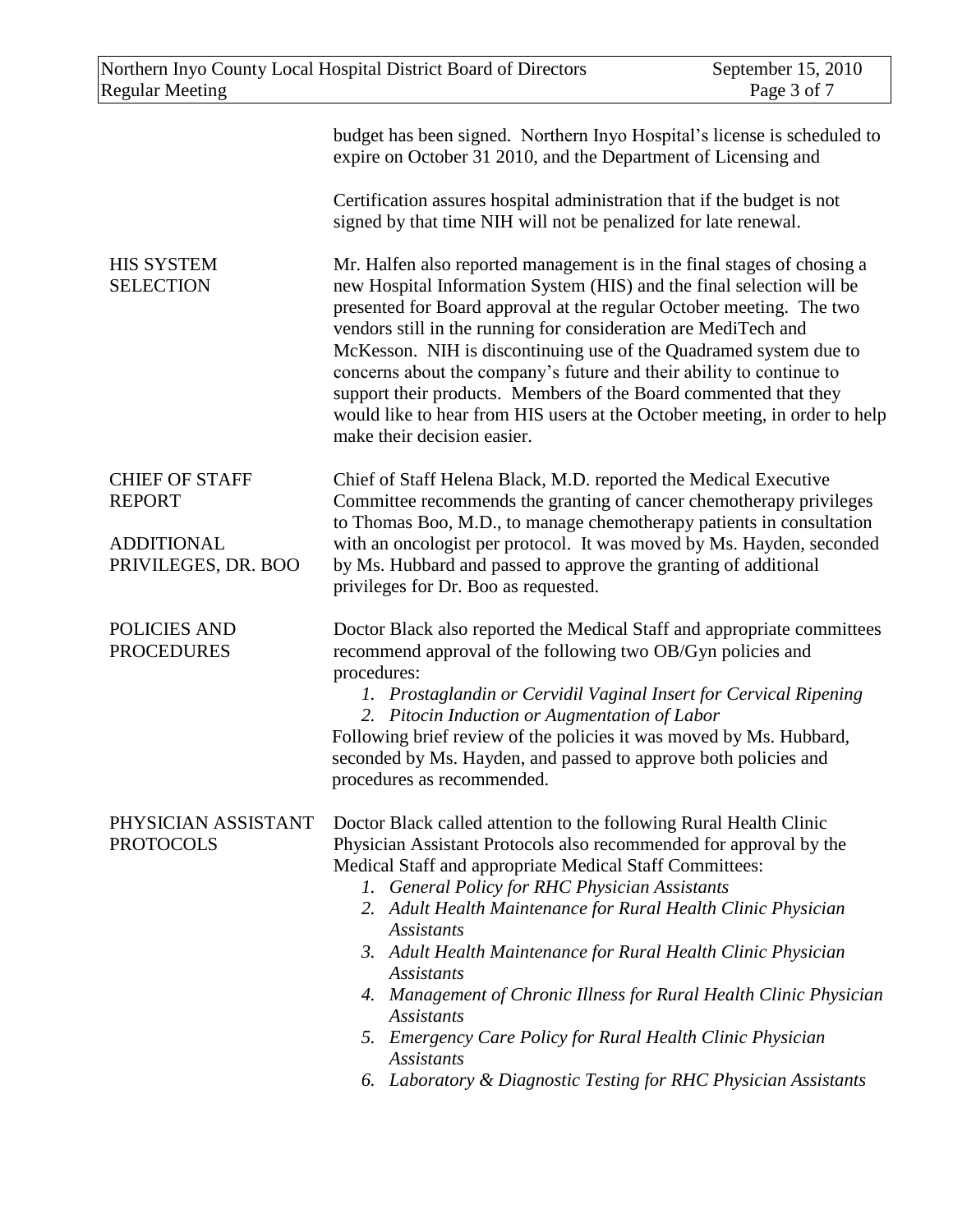|                                                                    | 7. Minor Surgical Policy for Rural Health Clinic Physician<br><b>Assistants</b><br>8. Management of Minor Trauma for Rural Health Clinic Physician<br><b>Assistants</b><br>9. Well Child Care Policy for Rural Health Clinic Physician<br><b>Assistants</b><br>Doctor Black noted that Physician Assistants (P.A.s) require different<br>protocols than nurse practitioners, and these protocols have been<br>reworded to be specifically appropriate for P.A.s. It was moved by Ms.<br>Hayden, seconded by Ms. Hubbard, and passed to approve all nine<br>Physician Assistant protocols as recommended.                                                                                                                                                                          |
|--------------------------------------------------------------------|-----------------------------------------------------------------------------------------------------------------------------------------------------------------------------------------------------------------------------------------------------------------------------------------------------------------------------------------------------------------------------------------------------------------------------------------------------------------------------------------------------------------------------------------------------------------------------------------------------------------------------------------------------------------------------------------------------------------------------------------------------------------------------------|
| RHC P.A.s                                                          | Rural Health Clinic (RHC) Director Stacey Brown M.D. reported the<br>RHC has hired two Physician Assistants who will begin work later this<br>month. The hiring process has been delayed due to the fact that<br>credentialing criteria and requirements have yet to be established for NIH<br>Physician Assistants. Doctor Brown will work with the Medical Staff to<br>expedite credentialing of the P.A.s in order to get them on board and<br>seeing patients as soon as possible. A special meeting of the District<br>Board may be called in order to approve the credentialing paperwork prior<br>to the next regular meeting.                                                                                                                                             |
| <b>OTHER</b>                                                       | Doctor Black reported as an informational item only that Donna<br>McCauley, FNP is no longer working at the Family Health Center.                                                                                                                                                                                                                                                                                                                                                                                                                                                                                                                                                                                                                                                 |
| <b>OLD BUSINESS</b>                                                | There was no Old Business scheduled for discussion at this meeting.                                                                                                                                                                                                                                                                                                                                                                                                                                                                                                                                                                                                                                                                                                               |
| <b>NEW BUSINESS</b><br><b>CONSTRUCTION</b><br><b>CHANGE ORDERS</b> | Kathy Sherry with Turner Construction Company presented the following<br>construction change orders for the review of the Board:<br>1. COR 52: \$144,979.25 in extra costs for the central plant chiller<br>and condenser<br>2. COR 56: \$82,746.00 for exterior framing and support steel<br>changes needed to meet code<br>3. COR 59: \$100,276.84 for central plant electrical<br>changes/improvements<br>Ms. Sherry noted the change orders are a result of design changes and<br>upgrades to the central plant, which have been carefully reviewed by the<br>project's mechanical engineers. Following review of the information<br>provided it was moved by Ms. Hubbard, seconded by Ms. Hayden and<br>passed to approve all three construction change orders as presented. |
| <b>CONTRACT RENEWALS</b><br>AND EXTENSIONS                         | Mr. Halfen called attention to the following contract renewals and<br>extensions that are being presented for Board approval:<br>1. Pathology Agreement, Kenneth Saeger, M.D. and sidebar<br>regarding Natalie Z. Mills, M.D.                                                                                                                                                                                                                                                                                                                                                                                                                                                                                                                                                     |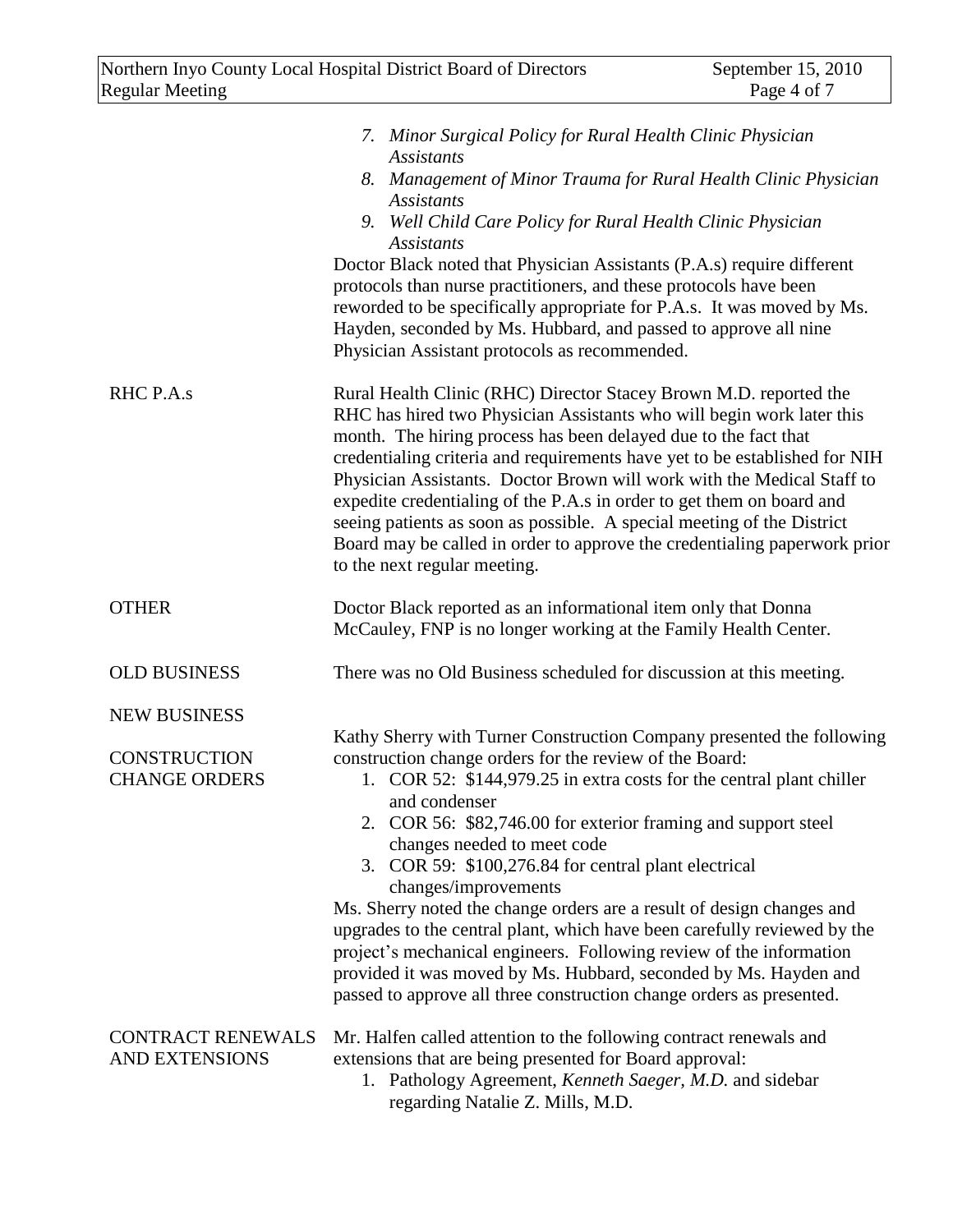|                                                                          | 2. Security Officer Agreements (S. Day, D. Nolan, F. Gomez, and C.<br>Carter)<br>3. Lead Security Officer Agreement (S. Day)<br>4. Chief of EKG Agreement, Asao Kamei, M.D.<br>5. Director of Respiratory therapy, Asao Kamei, M.D.<br>6. M.O.U. with Tomi Bortolazzo, M.D.<br>7. Real Estate Lease for 331 Clarke Street<br>8. Real Estate Lease for 768 W. Pine Street<br>9. Office Lease for 152-D Pioneer Lane<br>10. Rural Health Clinic Director Agreement, Stacey Brown M.D.<br>11. Rural Health Clinic Staff Physician Agreement, Michael Phillips,<br>M.D.<br>Mr. Halfen noted that items 2 through 11 do not contain any financial or<br>service level changes and are simple contract renewals that could be<br>approved in one motion. It was moved by Ms. Hubbard, seconded by Ms.<br>Hayden, and passed to approve agreements 2 through 11 as requested.<br>Mr. Halfen also noted there is a proposed change to agreement #1 for the<br>Pathology services of Kenneth Saegar M.D., and he will review those<br>changes (which also do not involve financial or service level changes)<br>with District Legal Counsel Douglas Buchanan. Mr. Buchanan<br>commented that he would like to make house keeping changes to<br>agreement 5 for the Respiratory Therapy Director services of Asao<br>Kamei, M.D., and it was moved by Ms. Hubbard, seconded by Ms.<br>Hayden and passed to also approve agreements 1 and 5 including Mr.<br>Buchanan's changes. |
|--------------------------------------------------------------------------|-----------------------------------------------------------------------------------------------------------------------------------------------------------------------------------------------------------------------------------------------------------------------------------------------------------------------------------------------------------------------------------------------------------------------------------------------------------------------------------------------------------------------------------------------------------------------------------------------------------------------------------------------------------------------------------------------------------------------------------------------------------------------------------------------------------------------------------------------------------------------------------------------------------------------------------------------------------------------------------------------------------------------------------------------------------------------------------------------------------------------------------------------------------------------------------------------------------------------------------------------------------------------------------------------------------------------------------------------------------------------------------------------------------------------------------------------------------------------|
| <b>EMERGENCY</b><br>DEPARTMENT<br>PHYSICIAN COVERAGE<br><b>PROPOSALS</b> | Doctor Black called attention to two proposals for emergency department<br>physician coverage presented by Valley Emergency Physicians and by<br>Jennie Walker M.D. on behalf of Eastern Sierra Emergency Physicians.<br>Doctor Black stated the emergency department (E.D.) physicians have<br>been dissatisfied with some aspects of Valley management in recent<br>years, however in an effort to keep the NIH contract Valley is offering to<br>make changes and improvements to the doctors' agreement. Doctor<br>Black stated the emergency department physicians will continue to work<br>with Valley in an attempt to come up with a suitable agreement, and the<br>proposed ED contract will be resubmitted for approval at the next regular<br>meeting of the District Board.                                                                                                                                                                                                                                                                                                                                                                                                                                                                                                                                                                                                                                                                               |
| NON-DISCRIMINATION<br>POLICY & PROCEDURE                                 | Mr. Halfen referred to the Hospital's proposed hospital-wide Non-<br>discrimination policy, which states that no patient will be discriminated<br>against on the basis or ground of race, color, sex (gender), sexual<br>orientation, age, religion, or national origin. It was moved by Ms.<br>Hayden, seconded by Ms. Hubbard, and passed to approve the NIH<br>Nondiscrimination Policy as presented.                                                                                                                                                                                                                                                                                                                                                                                                                                                                                                                                                                                                                                                                                                                                                                                                                                                                                                                                                                                                                                                              |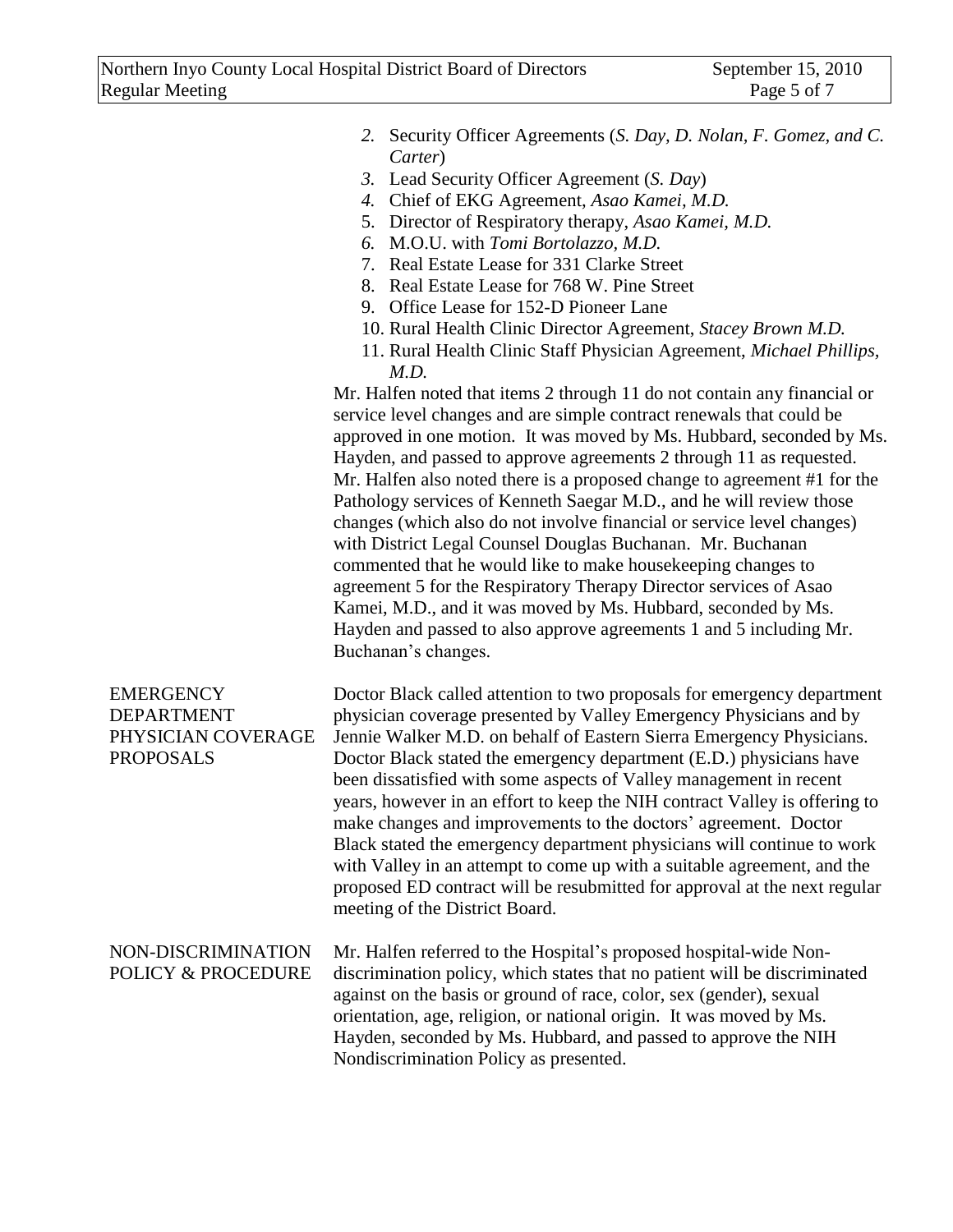| <b>AUXILIARY BYLAWS</b><br><b>APPROVAL</b>    | Mr. Halfen also referred to the N.I.H. Auxiliary bylaws which were<br>and passed to approve the NIH Auxiliary bylaws as presented.                                                                                                                                                                                                                                                                   | submitted for annual approval with no changes being made from the<br>previous year. It was moved by Ms. Hubbard, seconded by Ms, Hayden,                                                                                                                                                                                                                                                                                                                                                                                                |
|-----------------------------------------------|------------------------------------------------------------------------------------------------------------------------------------------------------------------------------------------------------------------------------------------------------------------------------------------------------------------------------------------------------------------------------------------------------|-----------------------------------------------------------------------------------------------------------------------------------------------------------------------------------------------------------------------------------------------------------------------------------------------------------------------------------------------------------------------------------------------------------------------------------------------------------------------------------------------------------------------------------------|
| POLICY & PROCEDURE<br><b>MANUAL APPROVALS</b> | Mr. Halfen called attention to the following Policy and Procedure<br><b>Central Supply</b><br>1.<br>2. Emergency Room<br>3. ICU Unit<br>4. Infection Control<br>5. Laboratory Manual<br>6. Language Services<br>7. Outpatient Unit<br>8. PACU Unit<br>9. Pediatric Unit<br>10. Radiology<br>11. Mammography & MSQA<br>12. Med-Surg Unit<br>approve all 23 policy and procedure manuals as presented. | manuals which were on hand for the review and approval of the Board:<br>13. MRI Safety<br>14. Nuclear Medicine<br>15. Nursing Administration<br>16. OB Unit<br>17 Pharmacy<br>18. Radiation Safety<br>19. Respiratory Therapy<br>20. Rural Health Clinic<br>21. Safety<br>22. Staff Development<br>23. Surgical Services Unit<br>It was moved by Ms. Hubbard, seconded by Ms. Hayden, and passed to                                                                                                                                     |
| <b>MDV RATE INCREASE</b>                      | insurance. Mr. Halfen proposes a 2 percent increase be made to the<br>abstain from the vote are present.                                                                                                                                                                                                                                                                                             | Mr. Halfen informed the Board that in spite of the fact that employee<br>benefit costs have been increasing for the last three years, no increase has<br>been made to the employee contribution for medical, dental, and vision<br>current employee contribution which will result in an increased cost to<br>employees of \$1.60 per month or less. Following brief discussion it was<br>determined this agenda item will be discussed at the next meeting of the<br>District Board where a quorum of Board members who do not need to |
| <b>BATTERY BACK UP</b><br>FOR CT SCANNER      | calls to General Electric, and it is doubtful that GE will continue to<br>provide repair service without billing NIH for the cost. It has been<br>backup for the CT scanner in order to avoid future damage to the<br>seconded by Ms. Hubbard, and passed to approve the purchase of a<br>battery back-up for the hospital's CT scanner as requested.                                                | Radiology Director Patty Dixon referred to a proposal to purchase a back-<br>up battery for the Hospital's CT scanner at a cost of \$22,950. Ms. Dixon<br>stated that multiple power fluctuations have resulted in repeated repair<br>determined that it would be financially prudent to purchase a battery<br>equipment and to avoid costly repairs. It was moved by Ms. Hayden,                                                                                                                                                       |
| <b>BOARD MEMBER</b><br><b>REPORTS</b>         | report on any items of interest. No reports were heard.                                                                                                                                                                                                                                                                                                                                              | Doctor Clark asked if any members of the Board of Directors wished to                                                                                                                                                                                                                                                                                                                                                                                                                                                                   |